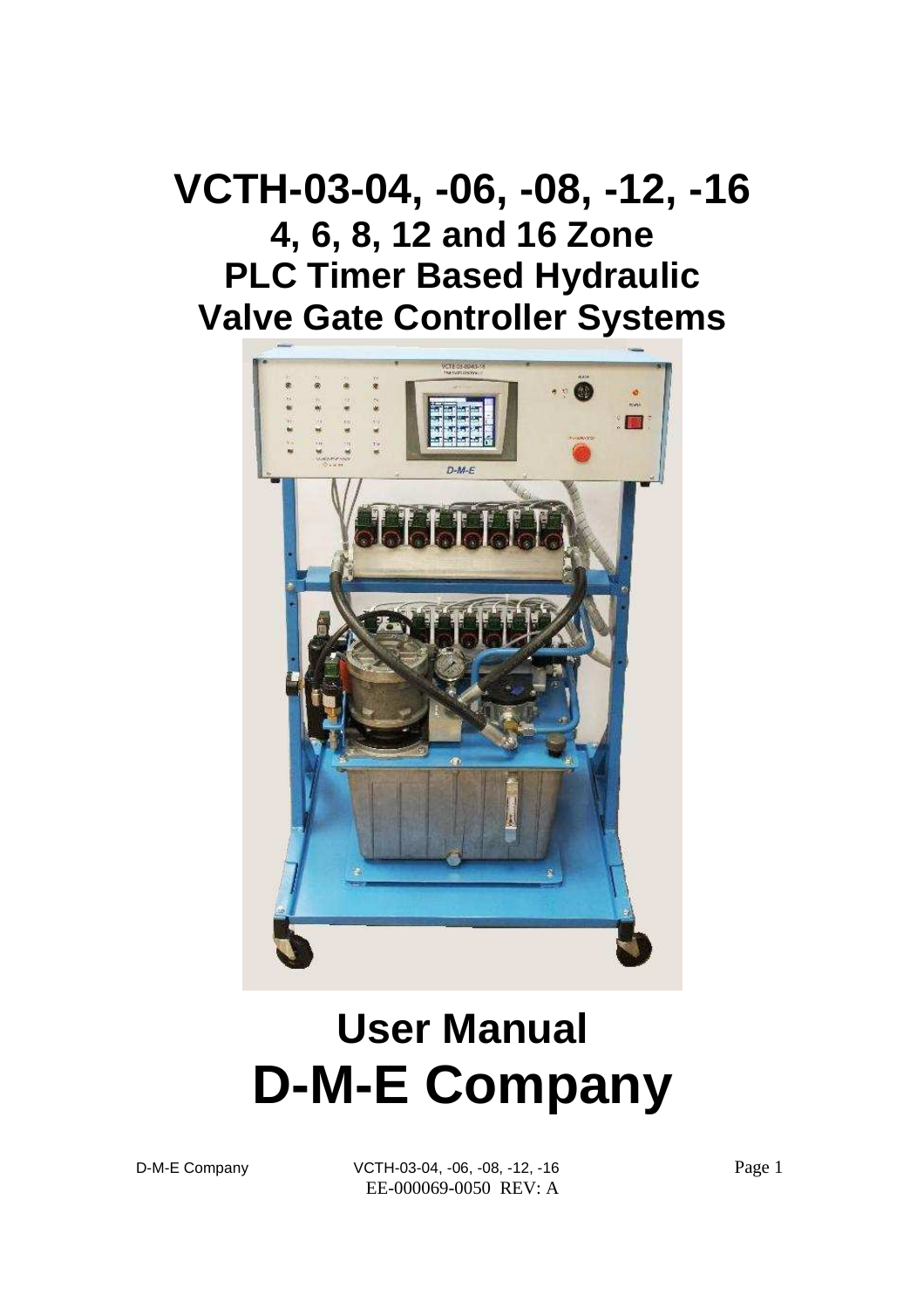# **SAFETY**

D-M-E Company products have been designed to be safe and simple to operate. As with any electronic equipment and hot runner system, you must observe standard safety procedures to protect both yourself and the equipment.

#### **To Prevent Injuries:**

• To avoid electrical shock or fire hazard, do not apply voltage to a terminal that exceeds the range specified for that terminal.

• To avoid mechanical injury, electrical shock or fire hazard, do not operate this product with covers or panels removed.

• To avoid electrical shock or fire hazard, do not operate this product when wet.

• To avoid injury or fire hazard, do not operate this product in an explosive atmosphere.

• To avoid burn hazards, do not operate valve gates with operator gates open. Correct hookup of valve gates should only be performed with all operator guards in place.

• To avoid burn hazards and possible damage to equipment, do not leave hot runner systems at elevated temperature for extended periods of time. When the mold and machine are not operating, disconnect the molding machines injection unit from the hot runner system so that pressure may discharge through the sprue or manifold extension nozzle. Make sure the molding machines purge guard is in place.

• DO NOT look into the hot runner system when actuating the valve gates in Auto or Manual Mode. Serious burns could occur. The molding machine gate should be closed when ever operating a valve gate.

#### **To Prevent Product Damage:**

• Do not operate this product from a power source that applies more than the voltage specified.

• Do not apply any external voltage to the injection forward input. Only a contact closure or solid state relay should be used as dry contact input or a +24Vdc Signal on different pins as described in this manual.

• Set hydraulic operating pressure before connection to the valve gate system. The system is capable of generating ten times the connected air pressure which could be higher than the recommended operating pressure of the valve gate system.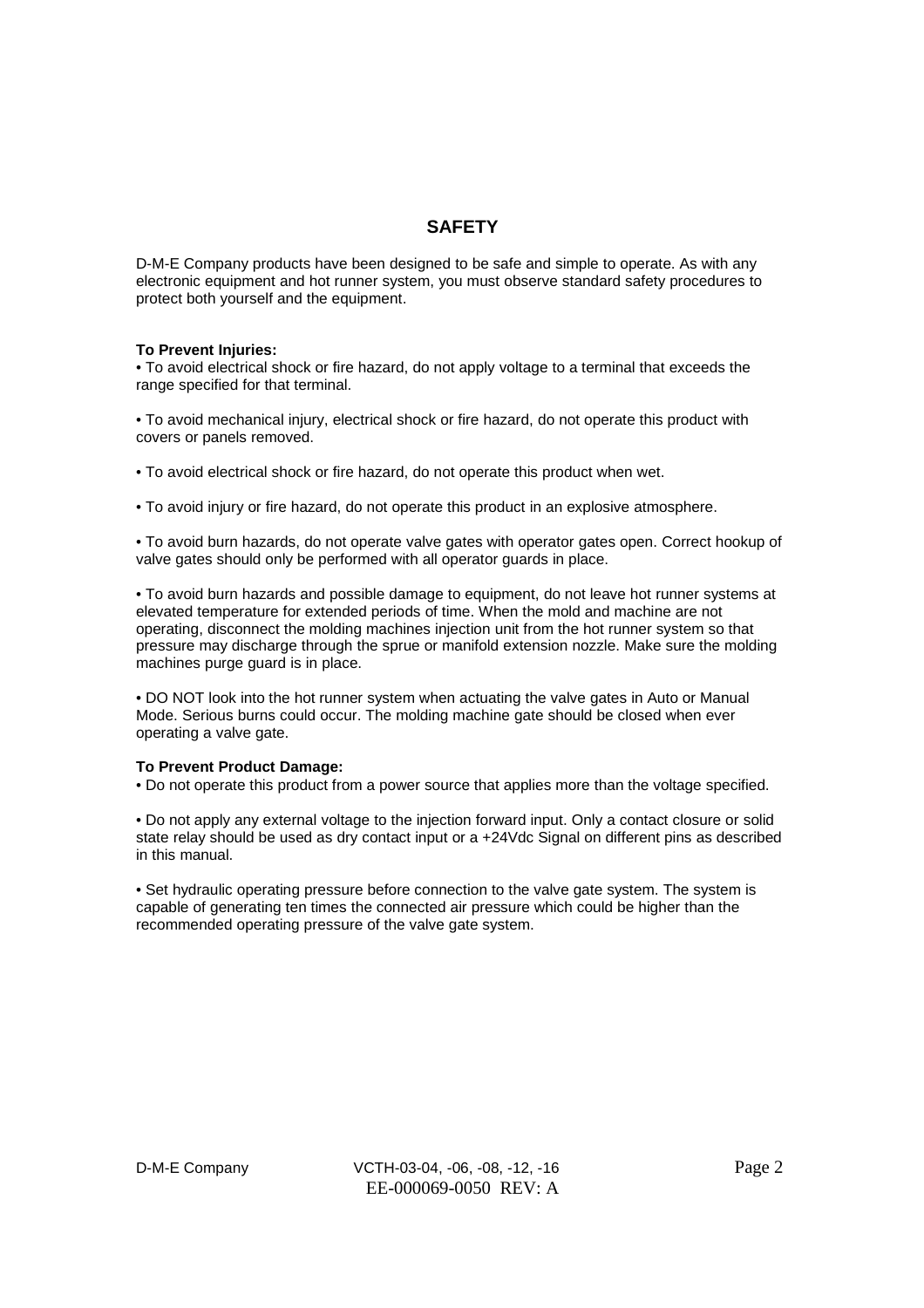#### **DME RIGHTS**

Copyright © D-M-E Company 2012. All rights reserved.

D-M-E Company products are covered by USA and foreign patents, issued and pending. Information in this publication supersedes that in all previously published material. Specifications and any changes are reserved.

D-M-E Company and D-M-E are registered trademarks of D-M-E Company.

Printed in the United States of America

**D-M-E Company 29111 Stephenson Highway Madison Heights, MI 48071** 

### **WARRANTY**

D-M-E Company warrants that this product will be free from defects in materials and workmanship for a period of ninety days (90 days) from the date of shipment. If any such product proves defective during this warranty period, D-M-E Company, at its option, either will repair the defective product without charge for parts and labor, or will provide a replacement in exchange for the defective product.

This warranty shall not apply to any defect, failure or damage caused by improper use or improper or inadequate maintenance and care. D-M-E Company shall not be obligated to furnish service under this warranty a) to repair damage resulting from attempts by personnel other than D-M-E Company representatives to repair or service the product; b) to repair damage resulting from improper use or connection to incompatible equipment; or c) to service a product that has been modified or integrated with other products when the effect of such modification or integration increases the time or difficulty of servicing the product.

D-M-E Company  $VCH-03-04$ , -06, -08, -12, -16 Page 3 EE-000069-0050 REV: A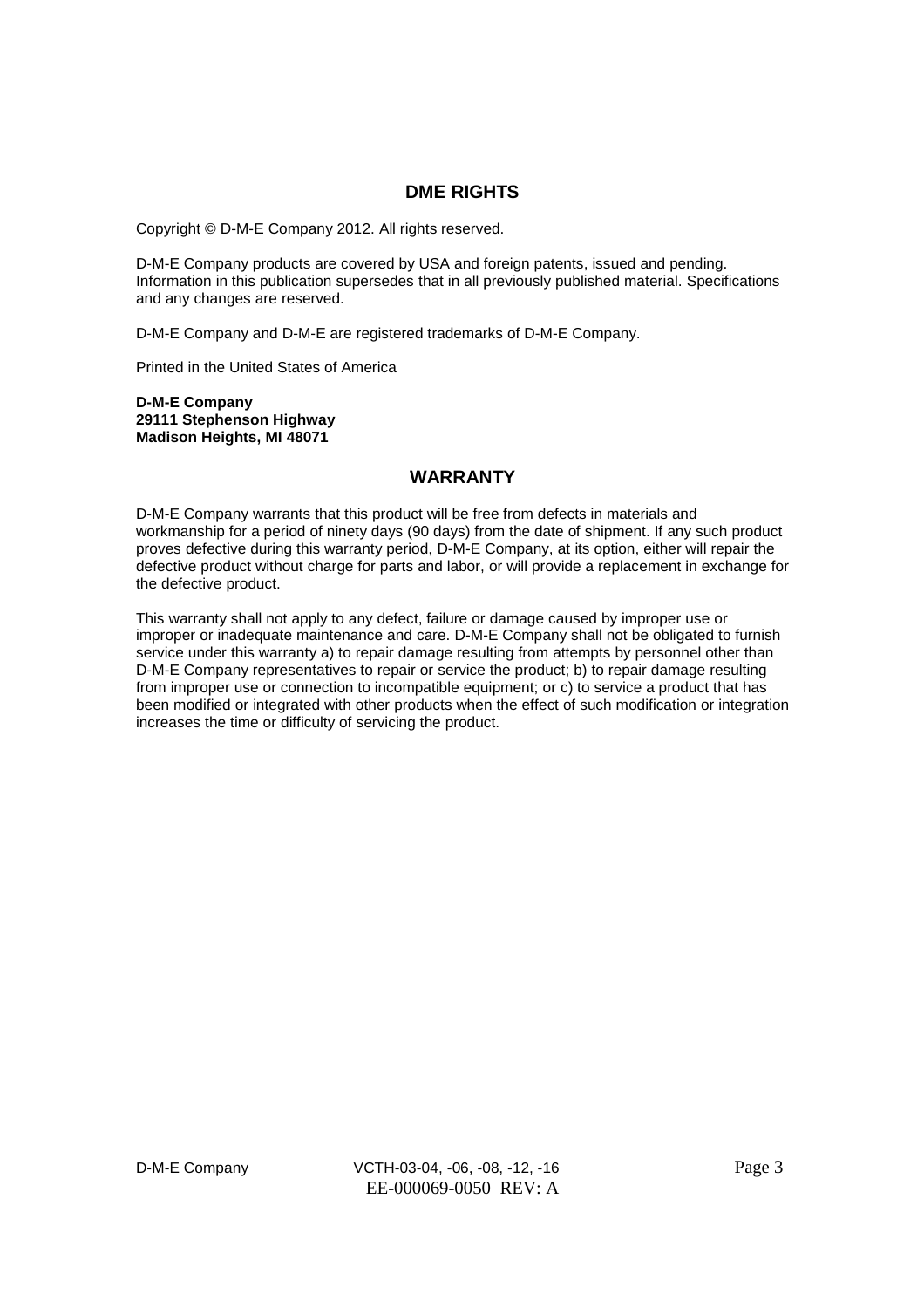# **VCTH-03-04, -06, -08, -12, -16 4, 6, 8, 12 & 16 Zone PLC Timer Based Hydraulic Valve Gate Controller Systems**

### **GENERAL DESCRIPTION**

This manual describes the installation, operation and servicing of the Valve Gate Control System.

The VCTH-03-04 provides four zones of hydraulic actuation. The VCTH-03-06 provides six zones of actuation. The VCTH-03-08 provides eight zones of actuation. The VCTH-03-12 provides twelve zones of actuation and the VCTH-03-16 provides sixteen zones of actuation.

The Hydraulic System uses a DME VCTB-03- 024D-16 PLC Timer Based Valve Gate Controller which can be setup for 1 to 16 zones of Control. A separate Users Manual is packaged with this system that goes into greater details about the VCTB-03-024D-16 Controller. The controller uses solid state electronics to provide long life and high reliability. Each timer zone is capable of dual time functions so that each zone can be programmed with a "Delay Off" time and an "On Time". The timer zones in turn drive isolated solid state relays that are individually fused against faults.

The System is designed to operate from a wide range of operating voltages (115 to 250 Volts AC 50/60 Hz) so that this one device can be used with almost any available power source. This also makes it easier to relocate the controller between different plants. The standard product offering comes with a 120 volt AC plug (North American Standard). This plug may be removed and replaced with any number of 240 VAC plugs.

A Manual Mode is available to test each zone to assist in determining the correct hookup of each of the valves.

Hydraulic connections on the back of the controller allow for quick connect and disconnect of the hydraulic lines from the controller.

An air powered pump prevents potential burning of oil which is a typical problem with variable volume piston pumps. The air powered pump also saves electrical energy as the pump only runs when there is demand for flow. A hydraulic accumulator provides instantaneous flow for fast actuation of hydraulic cylinders.

The hydraulic system is capable of providing up to ten times the incoming air pressure. For example, if air pressure is 100 PSI, the hydraulic system is capable of delivering 1000 PSI. An air pressure regulator allows for adjusting the desired hydraulic pressure

## **UNPACKING AND INSPECTION**

After unpacking, inspect your controller and check for any damage that may have occurred during shipment.

Check for proper operation of power switch by turning the switch on and off with no voltage applied. Check all electrical connectors for visual damage. If any damage is observed, return the controller to D-M-E for repair or replacement.

# **INSTALLATION**

You are installing a piece of electronic equipment, which should not be subjected to any physical or environmental abuse. Select a cool, dry, well-ventilated, environmentally clean location, away from heat and moisture.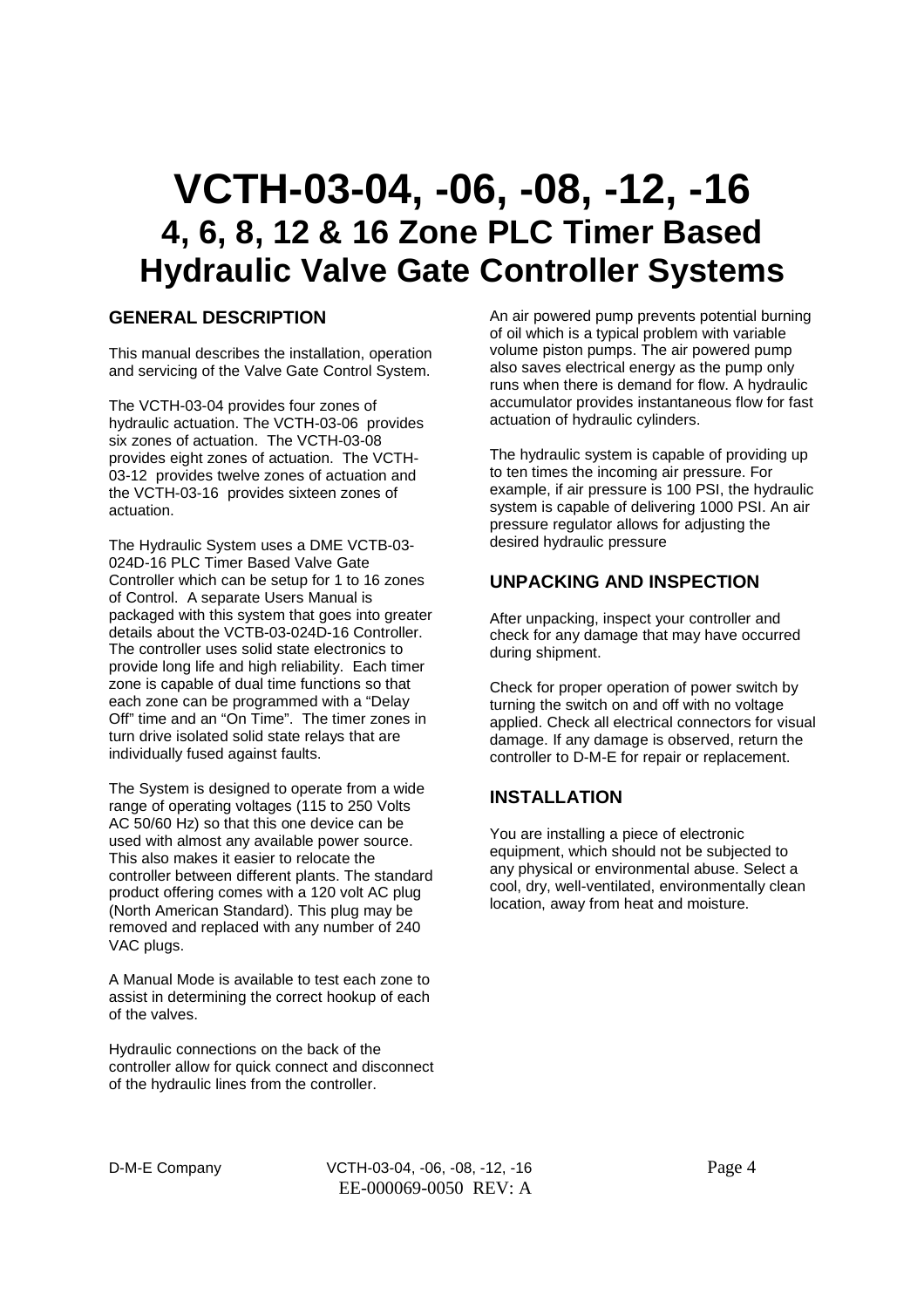#### **VCTB-03-024D-16 Valve Gate Time Based Controller Minimum Connections.**

#### **NOTE: Refer to the VCTB-03-024D-16 Users Manual for Operation Instructions and Electrical Connections.**

#### **Connection of Trigger Signal**

Using the cable supplied with the controller, connect the controller to the injection molding machine.



#### **Connection of AC Power to Controller**

The standard offering of the controller is provided with a 120 VAC connector. Please refer to the VCTB-03-024D-16 Users Manual for more information.

#### **NOTE: ALL NATIONAL AND LOCAL ELECTRICAL CODES MUST BE FOLLOWED WHEN CONNECTING THIS EQUIPMENT.**

#### **Fill the Hydraulic Reservoir**

The hydraulic system is compatible with a large range of hydraulic fluids. In the absence of information regarding the valve gate system, Mobil DTE 25 or an equivalent is recommended. This has an ISO Grade of 46.



nydraulic Oli<br>Level Site Tube

D-M-E Company  $VCH-03-04$ , -06, -08, -12, -16 Page 5 EE-000069-0050 REV: A

After making sure that the drain port on the front of the tank is tight, fill the reservoir to the top of the sight glass. Once the hydraulic connection lines are charged the first time, it may be necessary to add more hydraulic fluid.

#### **Connect Air Pressure Supply**

Connect an air line to the side of the unit. Quick connects are not recommended as they will limit air volume. Maximum recommended air pressure is 100 PSI. If the system is to run near continuously, it may require upwards of 50 CFM of air flow.



A dry air supply is recommended. While the pump is capable of handling moist air, water may be build up and leak onto the floor. The Air Filter provided will automatically dump filtered water when full onto the drip pan if not emptied manually.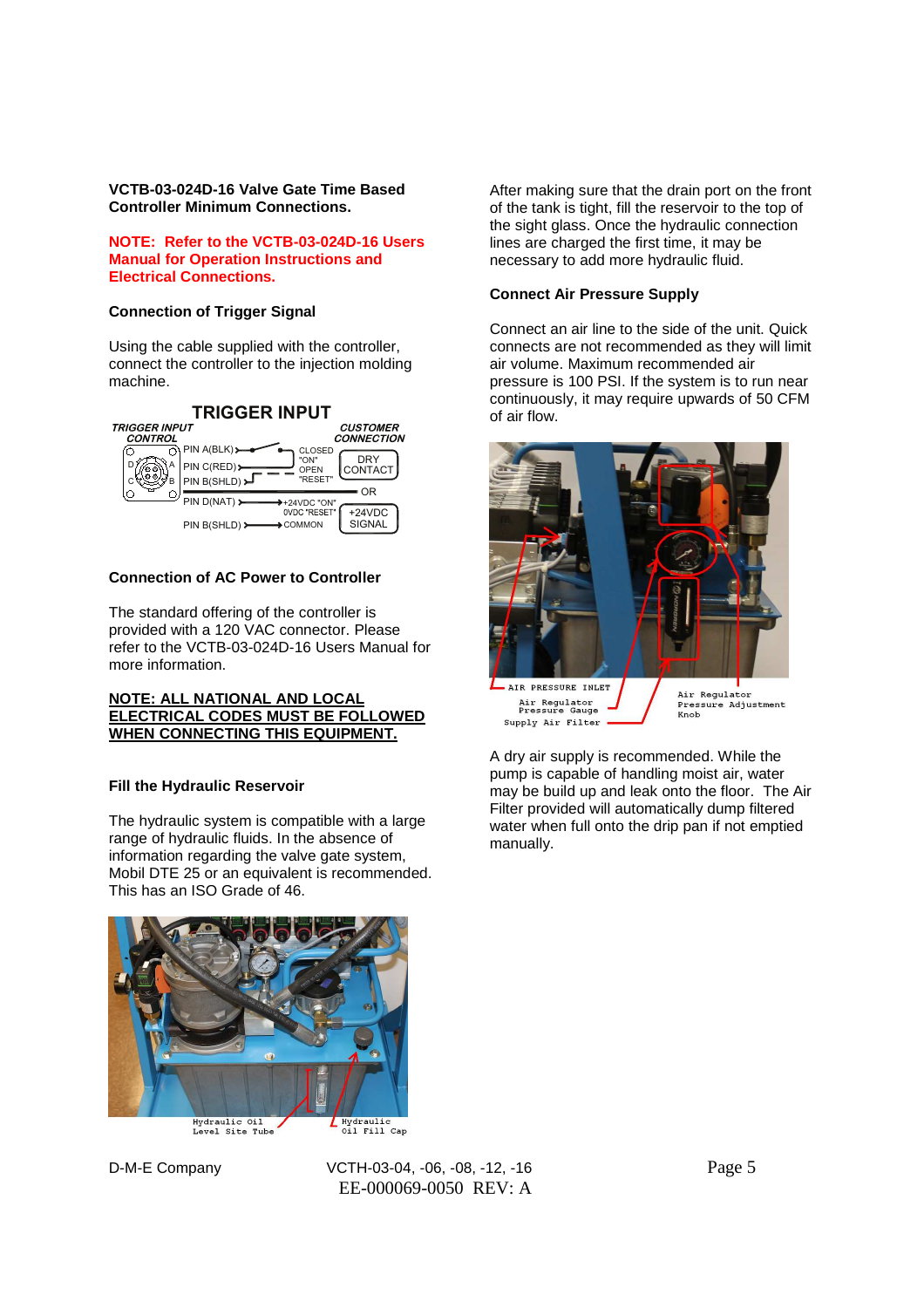#### **Setting Hydraulic Pressure**

Hydraulic pressure should be set prior to connection to the valve gate system. Maximum hydraulic pressure will be ten times the available air pressure.

Turn controller power on. The pump will run until the accumulator is charged. (The Emergency Stop Push Button must NOT be pushed/engaged or the hydraulic pump will not be supplied air to allow it to run.)



ACCUMULATOR DUMP VALVE CONTROL CABLE

Disconnect the control cable from the Accumulator Dump Valve Solenoid to allow the valve to open and bleed off pressure.

There is an air pressure gage and a hydraulic pressure gage in the lower stand.

To adjust the hydraulic pressure, pull the top of the air regulator up and turn it to achieve the desired hydraulic pressure. (CW = Increase, CCW = Decrease)

If hydraulic pressure is higher than required, adjust the air regulator to 1/10th of the desired hydraulic pressure. Continue making adjustments until the desired pressure is obtained.

\*Reconnect the control cable to the Accumulator Dump Valve Solenoid when pressure adjustments are complete.\*



PORT "A" = PRESSURISED WHEN TIMER ZONE IS "INACTIVE"  $\frac{\Delta}{\phantom{\Delta}}$  PORT "B" = PRESSURIZED WHEN TIMER ZONE IS "ACTIVE"  $\frac{\phantom{\Delta}}{\phantom{\Delta}}$ 

D-M-E Company VCTH-03-04, -06, -08, -12, -16 Page 6 EE-000069-0050 REV: A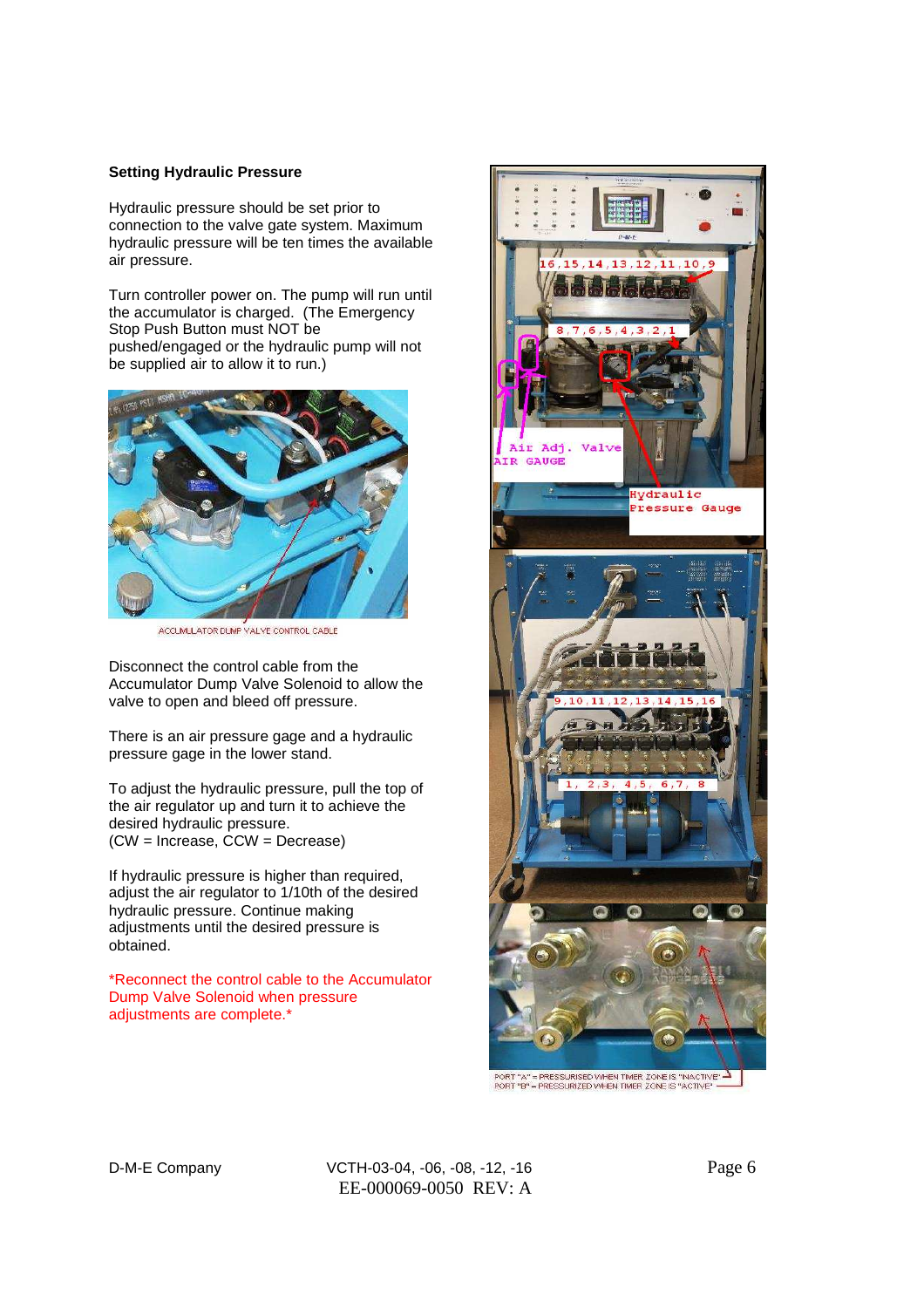#### **Alarms**

The system is equipped with System Input Sensors LS1, TS1 and PS1. LS1 = Hydraulic Tank Oil Level Switch. TS1 = Hydraulic Oil Temperature Switch.

PS1 = Hydraulic Oil Pressure Switch.

The PLC Alarm Screen shows their status.

The status here shows NO ALARMS, all contacts are closed while system is powered up and NO Emergency Stop button pushed. Level OK, Temperature OK, Pressure OK. These signals have over-rides that disable them shown below each switch. Notice that all Solenoid Coil Power is removed if the Emergency Stop button **is pressed by the graphical ICON E.StopPB.**<br>System Configuration Items



# **Inputs wired into back of Controller.**<br>OIL TEMP/FLOAT IN CONSERVANTING THE SAMPLE ON A MAGNET OF SAMPLE ON THE SAMPLE OF SAMPLE OF SAMPLE OF SAMPLE O





TS1 and LS1 are a high oil temperature switch and a low oil level switch. If either of these open, an alarm will occur.

If the alarm activates, shut the system down immediately. Overheating of oil could be an indication that mold cooling of the clamp plate is not in place. The over temperature alarm triggers at 150 +/- 10  $F$  (65.5 +/- 5.5 °C). The low oil level will alarm will trigger when oil falls below approximately 3.8 gallons (14.4 liters).



The PS1 Hydraulic Pressure Switch is factory set at 500 PSI decreasing, and a clogged oil filter gauge is also installed on the system.

Note: The controller has a 5 second delay recognizing the TS1, PS1 and LS1 Alarm Input contacts to prevent nuisance alarms.

#### **OPERATION PLC Setup**

Do not perform this step until all electrical connections are performed. Turn controller power on. The PLC display should power up. Refer to the VCTB-03-024D-16 Users Manual for the Controller operation.



See the Manual Mode PLC Screen to test cycle the valves.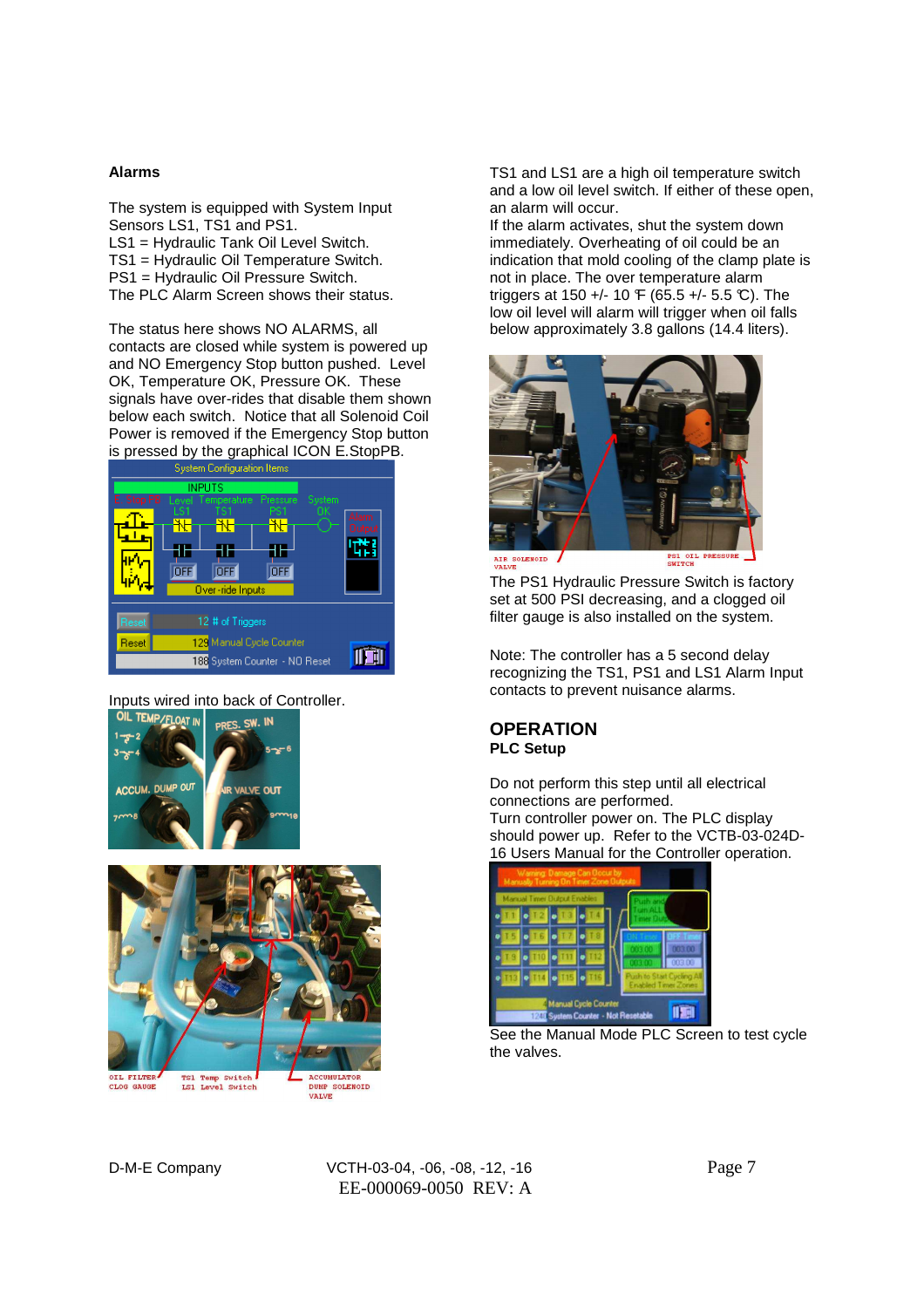# **SPECIFICATIONS**

#### **HYDRAULIC**

#### **Hydraulic Pump**

5 Gallon/Min. (18.9 Liters/Min.) Air powered 30 — 100 PSI (2.07— 6.89 BAR) Max volume: 50 CFM (1416 Liters/Min.) 10:1 Intensification ratio (60 PSI air yields 600 PSI hydraulic)

#### **Accumulator**

 1 Gallon (3.79 Liters) With discharge valve Depressurizes when power is off Pre-charged with 400 PSI Nitrogen

#### **Valves**

 D03 Form Factor 24 VDC Coils Single solenoid, spring return 4,6,8,12 or 16 valve models

#### **Hydraulic Quick Connects**

 HNV-14-M by PCI Similar to Parker 60 Series  **see DME MRO Items**  991-2 Steel Hydraulic Male Coupler 990-2 Steel Hydraulic Female Coupler see DME VCAH1500 15 Ft. Hyd. Hose

#### **Air Regulator**

 Adjustable zero to 100% Set to adjust hydraulic pressure

#### **Alarm Sensors**

 Oil Temperature Triggers at 150 +/- 10 °F  $(65.5 + - 5.5 \text{ C})$  Oil Level Triggers at under 3.8 Gallons (14.4 liters) Oil Pressure Triggers at 500 PSI Decreasing

#### **ELECTRICAL**

#### **AC Power Input**

115 to 255 VAC, 50 or 60 Hz

Please see the VCTB-03-024D-16 Valve Gate Time Based Users Manual for electrical Controller Specs..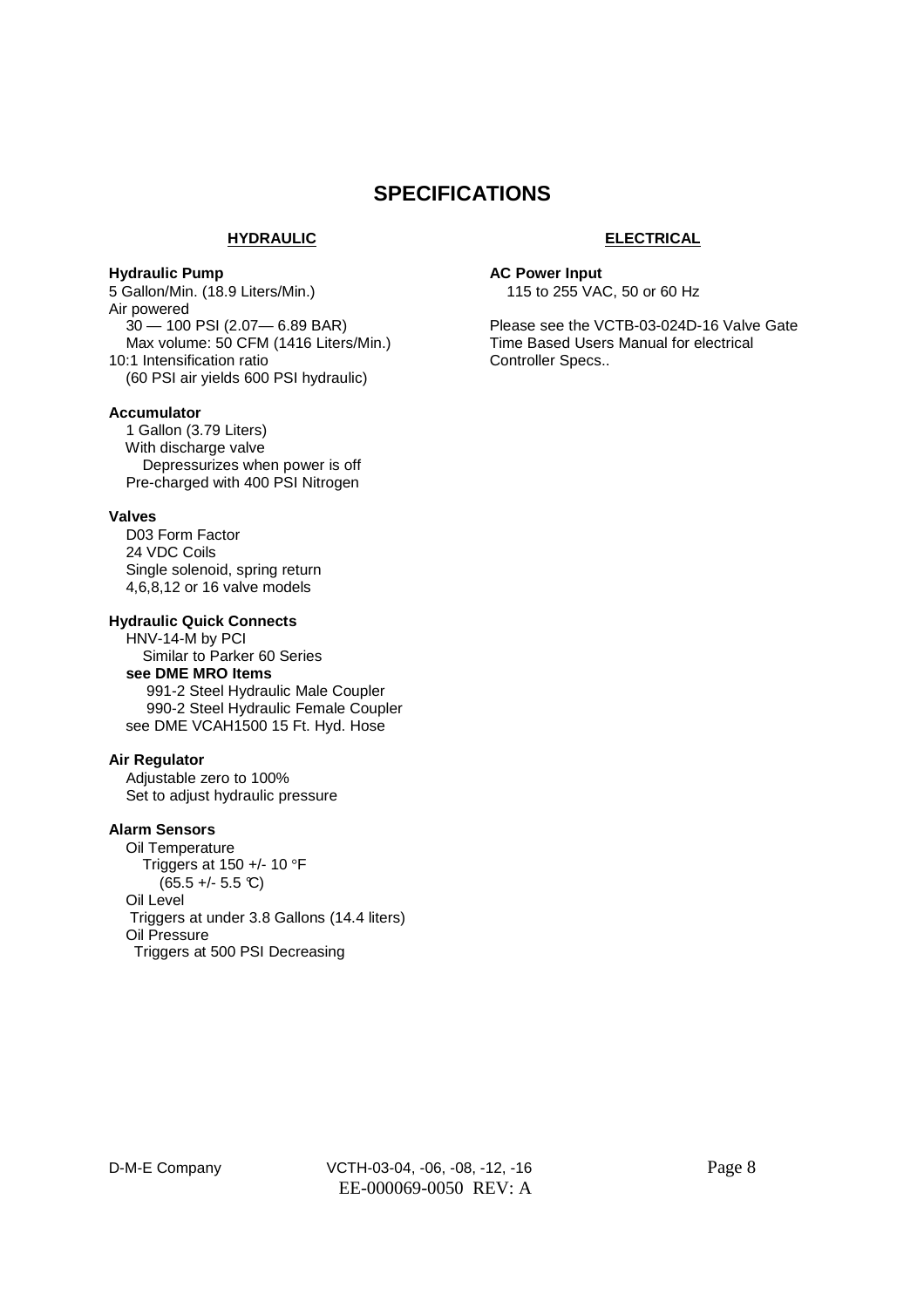#### **Theoretical Performance Discussion**

These values are shown to help understand what the limitations of the DME Hydraulic System are and not a guaranteed performance specification. Many things contribute to performance, which include the supplied air pressure and flow rate. The flow of Hydraulic pressure is affected by the hose lengths, design of the Injection Mold hydraulic lines, reducing orifices such as found in the hydraulic quick couples and the hydraulic control solenoids, size and quantity of hydraulic cylinders to drive, hydraulic manifolds that might drive multiple zones in parallel, air that may get trapped in a hydraulic lines, clogged return oil filter, etc. all directly effect the performance and will be different for every system.

At the time of release of this product, DME ME group offers 3 different hydraulic valve gate cylinder sizes that we will consider. The 50 Series, the 200/500 Series and the 800/1000 series.

#### **DME Facts to consider:**

- The hydraulic pump can deliver up to 5 gallons per minute. This is equal to 1,155 cubic inches per minute or 19.25 cubic inches per second.

- The 1 Gallon accumulator stores 231 cubic inches of pressured hydraulic oil that can be delivered as fast as the flow can move to the valves due to restrictions and pressure losses.

- The pump at 5 GPM will take 12 seconds minimum to fill the entire discharged 231 cubic inch accumulator before it can be fully used for the next cycle.

- DME ME 50 Series Valve Gates have a Volume of 0.202 cubic inches for each extend and retract cycle for a total of 0.404 cubic inches per cycle..

1 zone  $= 0.404$  cubic inches per cycle.

 $4 \text{ zones} = 1.616 \text{ cubic inches per cycle}$ 

 $6 \text{ zones} = 2.424 \text{ cubic inches per cycle}$ 

8 zones = 3.232 cubic inches per cycle

12 zones = 4.848 cubic inches per cycle

 $16 \text{ zones} = 6.464 \text{ cubic inches per cycle}$ 

- DME ME 200/500 Series Valve Gates have a Volume of 0.399 cubic inches for each extend and retract cycle for a total of 0.789 cubic inches per cycle.

1 zone  $= 0.798$  cubic inches per cycle 4 zones = 3.192 cubic inches per cycle  $6 \text{ zones} = 4.788 \text{ cubic inches per cycle}$  8 zones = 6.384 cubic inches per cycle 12 zones = 9.576 cubic inches per cycle 16 zones = 12.768 cubic inches per cycle

- DME ME 800/1000 Series Valve Gates have a Volume of 0.989 cubic inches for each extend and retract cycle for a total of 1.978 cubic inches per cycle.

> 1 zone  $= 1.978$  cubic inches per cycle  $4 \text{ zones} = 7.912 \text{ cubic inches per cycle}$  $6 \text{ zones} = 11.868 \text{ cubic inches per cycle}$  8 zones = 15.824 cubic inches per cycle 12 zones = 23.736 cubic inches per cycle 16 zones = 31.824 cubic inches per cycle

These facts indicate that the system should be able to perform 2 second cycles theoretically with the DME components mentioned and a maximum volume of 31.824 cubic inches per cycle, and the pump being able to deliver 19.25 cubic inches per second or 38.50 cubic inches per 2 second cycle. Actual results will vary.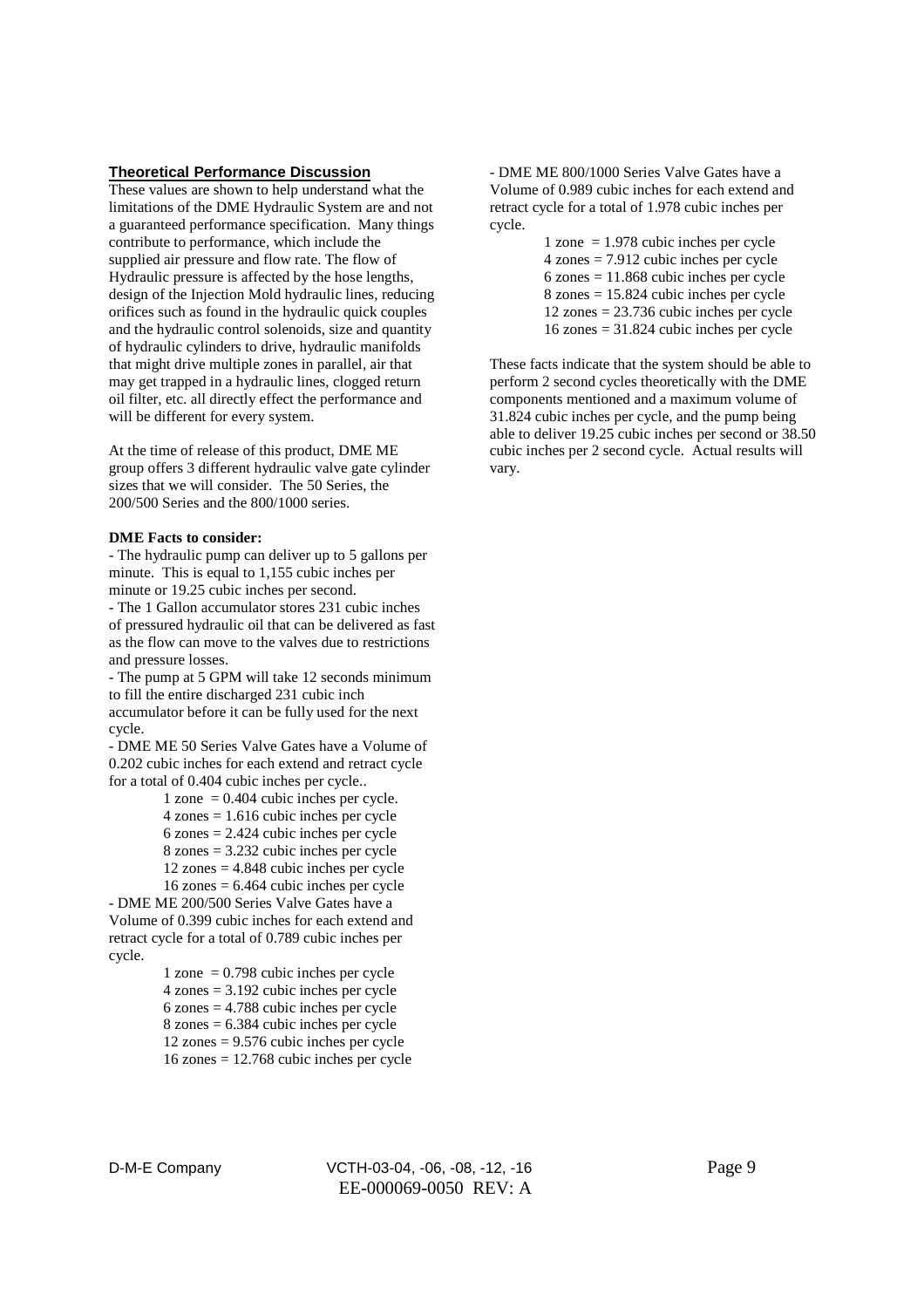### **MAINTENANCE AND REPAIR**

#### **NOTE: DISCONNECT POWER BEFORE SERVICING. ONLY ELECTRICIANS OR TRAINED SERVICE PERSONNEL SHOULD REMOVE ACCESS PANELS TO SERVICE INTERNAL COMPONENTS.**

#### **Periodic Maintenance**

At the rear right inside lower part of the unit. there is a clogged filter indicator. When the unit is running (pumping), check the gauge. The gauge should be in the green range. If it is in the red range, the filter is in need of replacement.



Also periodically inspect and clean the power supply fan on the side of the controller unit by blowing clean dry air thru the supply.

If the hydraulic pressure alarm goes off, this should be checked first. Hydraulic oil quality should be periodically checked, as well.

#### **Troubleshooting and Repairs**

Please refer to the VCTB-03-024D-16 Valve Gate Time Based Controller Users Manual for electrical control issues.

#### **REPLACEMENT PARTS**

| <b>Description</b>                  | <b>Item</b>     |
|-------------------------------------|-----------------|
|                                     | <b>Number</b>   |
| 15 Ft. Long Hydraulic Hose          | <b>VCAH1500</b> |
| Assembly with Female Quick          |                 |
| Connector Couplers on each end.     |                 |
| Two required per Zone               |                 |
| <b>Hydraulic Return Filter</b>      | RPM0110         |
| Hydraulic Resevoir Fill Cap for     | RPM0111         |
| Large HPU                           |                 |
| <b>Electrical Solenoid Plug and</b> | RPM0112         |
| Cable                               |                 |
| <b>Hydraulic Valve and Solenoid</b> | RPM0113         |
| without Electrical Plug             |                 |
| <b>Electrical Solenoid</b>          | <b>RPM0114</b>  |
| Air Line Filter Element             | <b>RPM0115</b>  |
| Hydraulic Pump Rebuild Kit -        | RPM0116         |
| P820                                |                 |
|                                     |                 |

#### **RETURN POLICY**

The D-M-E® VCTH-03-024D-16, -12, -08, -06, -04 controllers are warranted for 90-days parts and labor, excluding fuses. Contact D-M-E Customer Service for return authorization for repairs, or warranties. Replacement parts are also available through the Customer Service Department.

#### **D-M-E Customer Service**

In U.S.: 1-800-626-6653

In Canada: 1-905-677-6370

#### **SERVICE CENTER U.S.A.**

D-M-E WORLD HEADQUARTERS 29111 STEPHENSON HIGHWAY MADISON HEIGHTS, MICHIGAN 48071 TELEFAX: (248) 398-6174 D-M-E® is a registered trademark of D-M-E Company.